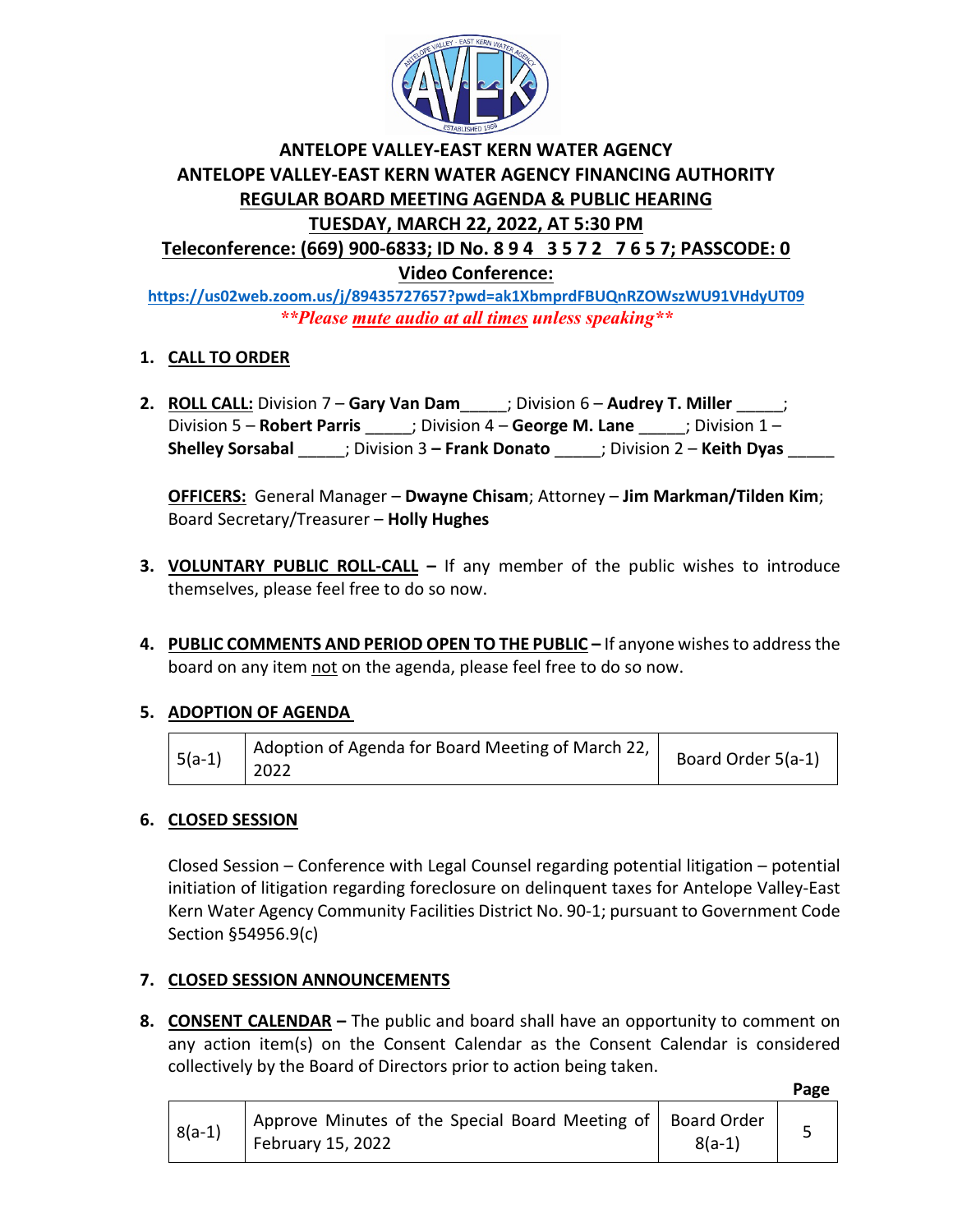| $8(a-2)$ | Approve Minutes of the Regular Board Meeting and<br>Public Hearing of February 22, 2022                                             | <b>Board Order</b><br>$8(a-2)$ |    |
|----------|-------------------------------------------------------------------------------------------------------------------------------------|--------------------------------|----|
| $8(a-3)$ | Accept and file the Check Register Lists from<br>February 26, 2022, through March 10, 2022 (Finance<br>Committee Review - 03/21/22) | <b>Board Order</b><br>$8(a-3)$ | 13 |
| $8(a-4)$ | Accept and file the Treasurer's Report for the month<br>ending February 28, 2022 (Finance Committee<br>Review $-03/21/22$ )         | <b>Board Order</b><br>$8(a-4)$ | 21 |

## **9. ITEM(S) FOR CONSIDERATION AND POSSIBLE ACTION**

|          | a. Redistricting Committee ad-hoc GL/KD/FD                                                                                                                                                                                                                                                                                | Page |
|----------|---------------------------------------------------------------------------------------------------------------------------------------------------------------------------------------------------------------------------------------------------------------------------------------------------------------------------|------|
| $9(a-1)$ | <b>Public Hearing Regarding Redistricting at 6:00 p.m.</b><br>a. Open Public Hearing @ __________ p.m. via Roll Call<br>b. Process Review and Map Presentation by Chris Jones,<br><b>Redistricting Consultant</b><br>c. Public Comments<br>d. Board of Directors Comments<br>e. Close Public Hearing @ p.m. via Roll Call | 37   |
| $9(a-2)$ | Consideration and possible action on Resolution No.<br>R-22-07 being a resolution Adjusting the Boundaries<br><b>Board Order</b><br>of the Agency's Seven Directorial Divisions as<br>$9(a-2)$<br>Proposed and Recommended (General Manager<br>Chisam)                                                                    | 47   |

| b. Personnel/Legal/JPIA Committee (RP/SS/AM) 03/02/22 | Page |
|-------------------------------------------------------|------|
|                                                       |      |

|          | $\sim$ . Crossmer, Ecxarger in the commuted (in 700/700) 00/02/22                                                                                                                                                                                                                                                                                                                                                                                                 |                                | י פי |  |
|----------|-------------------------------------------------------------------------------------------------------------------------------------------------------------------------------------------------------------------------------------------------------------------------------------------------------------------------------------------------------------------------------------------------------------------------------------------------------------------|--------------------------------|------|--|
| $9(b-1)$ | Consideration and possible to adopt Resolution No.<br>R-22-08 being a resolution of the Board of Directors<br>of the Antelope Valley-East Kern Water Agency<br>acting as the governing body of its Community<br>Facilities District ordering judicial foreclosure of<br>delinquent special taxes pursuant to the Mello-Roos<br>Community Facilities Act of 1982, and authorizing<br>counsel to institute judicial foreclosure actions<br>(General Manager Chisam) | <b>Board Order</b><br>$9(b-1)$ | 51   |  |

|          | c. Finance Committee (FD/KD/SS) 03/21/22                                                                                                                                                                                                                                                                |                                | Page |
|----------|---------------------------------------------------------------------------------------------------------------------------------------------------------------------------------------------------------------------------------------------------------------------------------------------------------|--------------------------------|------|
| $9(c-1)$ | Consideration and possible action to approve a<br>purchase order with R&B Automation for the<br>replacement of (6) Filter Influent Valves at the<br>Quartz Hill Water Treatment Plant (Budget No.<br>ER22-09) in the not-to-exceed amount of<br>\$114,229.33 (Budgeted; Operations Manager<br>Bozigian) | <b>Board Order</b><br>$9(c-1)$ | 63   |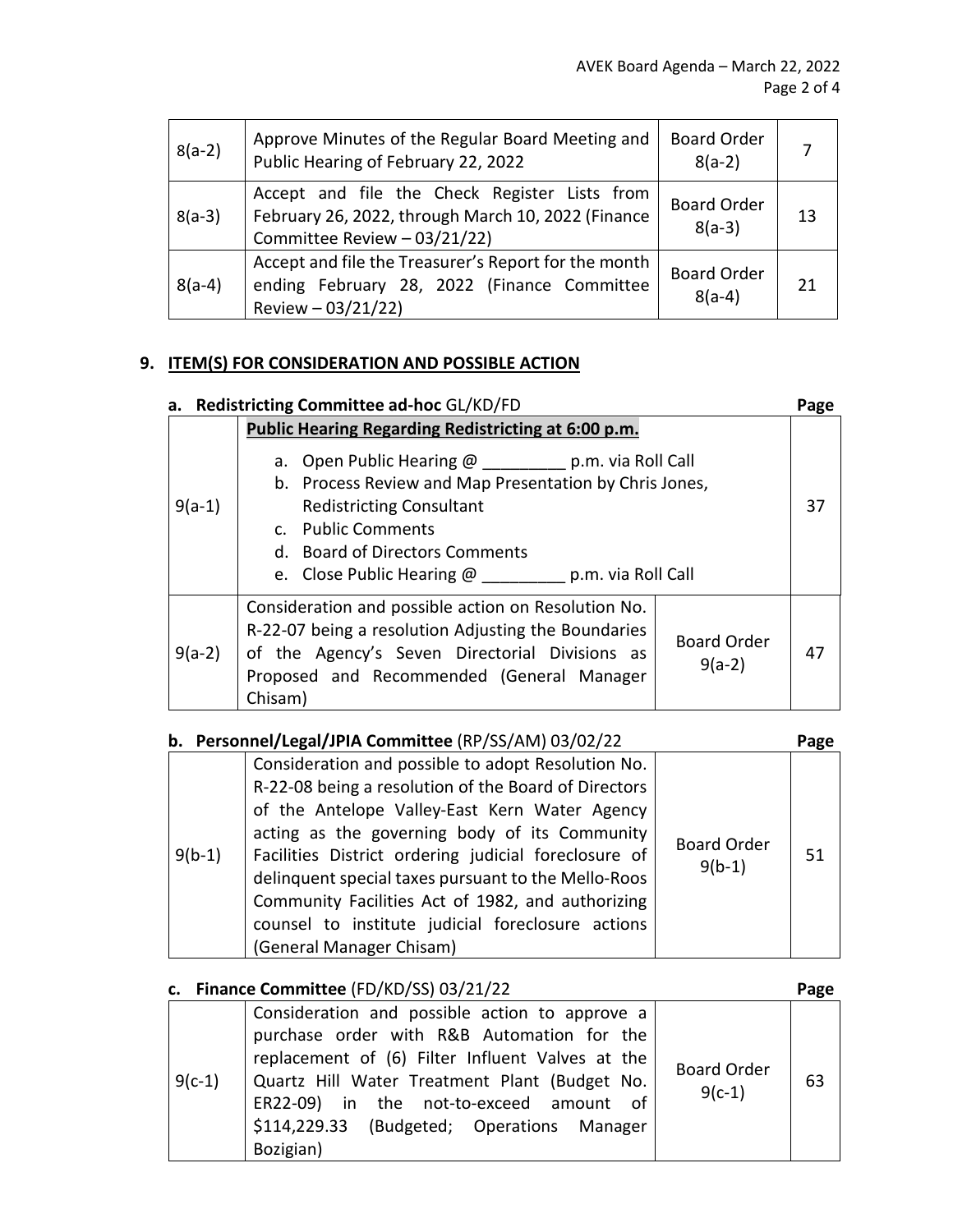| $9(c-2)$ | Consideration and possible action to approve a<br>purchase order with R&B Automation for the<br>replacement of (2) Filter Effluent Valve at the<br>Rosamond Water Treatment Plant (Budget No.<br>ER22-11) in the not-to-exceed amount of<br>\$50,117.66 (Budgeted; Operations Manager<br>Bozigian)      | <b>Board Order</b><br>$9(c-2)$ | 67 |
|----------|---------------------------------------------------------------------------------------------------------------------------------------------------------------------------------------------------------------------------------------------------------------------------------------------------------|--------------------------------|----|
| $9(c-3)$ | Consideration and possible action to approve a<br>purchase order with Brax Process and Pump<br>Equipment for the replacement of (1) Leona Valley<br>Pump Station Vertical Turbine Pump (Budget No.<br>ER22-06) in the not-to-exceed amount of<br>\$48,347.25 (Budgeted; Operations Manager<br>Bozigian) | <b>Board Order</b><br>$9(c-3)$ | 71 |

|          | d. Watermaster Committee (RP/FD/GL) 03/15/22                                                                                                                                        |                                | Page |
|----------|-------------------------------------------------------------------------------------------------------------------------------------------------------------------------------------|--------------------------------|------|
| $9(d-1)$ | Review and provide guidance for AVEK's<br>Watermaster Representative for AV Watermaster<br>Meeting of 3/23/22 (Assistant General Manager<br>Knudson)                                | <b>Board Order</b><br>$9(d-1)$ | 75   |
| $9(d-2)$ | Consideration and possible action on draft Request<br>for Proposals for recruitment of Watermaster<br>Administrator and Administrative Staff (Assistant<br>General Manager Knudson) | <b>Board Order</b><br>$9(d-2)$ | 79   |

#### **10. GENERAL MANAGER'S REPORT ON WATER SUPPLY, PROJECTS, AND PROGRAM**

#### **11. DIRECTOR REPORTS**

### **12. ATTORNEY REPORT**

#### **13. REQUEST FOR FUTURE AGENDA ITEMS**

#### **14. CLOSED SESSION**

a. *Possible* Closed session pursuant to Government Code Section 54956.8 Conference with Real Property Negotiators

Property: APN's: 3275-021-003, 3275-021-004, 3275-021-008, 3275-021-011, 3275- 021-015, 3275-021-027, 3275-021-028, 3275-021-030, 3275-021-035, 3275-021-038, 3275-021-039, and 3275-021-040.

Agency Negotiator: General Manager Dwayne Chisam

Negotiating parties: AVEK and Ariel and Edna Braza, Marco and Estela Segui; Abraham L and Francisca T. Castillo; Mohammadnejat Davoodian, Kobra Sofavi, Bill Chuan, Kelly Yip, Arley Wolf; Hector Lopez, Maura Lopez, Armando Funes, Ruth Funes; Man Leung Ng, Quang Thanh Su, Ellen Tam Su, Wing Kit Law, Steve B Phui, Nhi M.